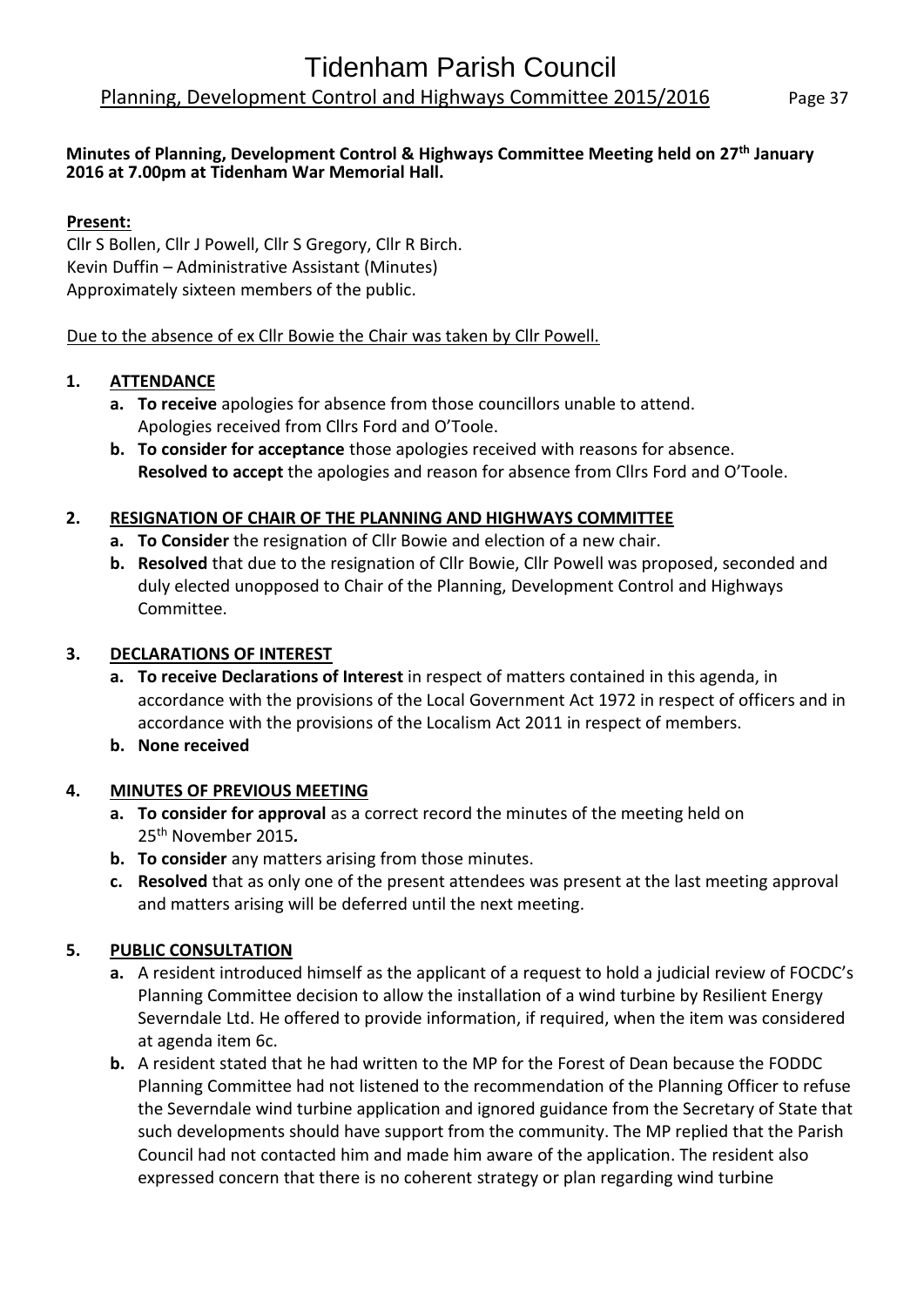# Tidenham Parish Council Planning, Development Control and Highways Committee 2015/2016 Page 38

installations in the area.

Cllr Powell pointed out the limited role of the Parish Council in the planning process and Cllr Birch pointed out that the parish has three councillors on the District Council who could be contacted to represent the parish on such issues.

**c.** A resident praised the Parish Council on its 'intelligent discussion' of the wind turbine application and says that the first speaker is engaging a specialist company to fight the judicial review into the Severndale wind turbine. He asked if the Parish Council will support the 'Community Against Severndale Wind Turbine Group' in court.

Cllr Powell offered to investigate the request.

The speaker also commented on the forthcoming meeting about whether the Old Wye Bridge should be closed to vehicle traffic saying that correspondence shows that the public view is split 50/50 so far.

**d.** A resident expressed concern that entertainment seemed to be taking over from activities at the National Dive Centre. He made the point that the entertainment around Halloween time was very disruptive. He also queried whether the operator had the correct technical and commercial licences to show films and relay the audio to cars by radio.

## **6. TO CONSIDER CORRESPONDENCE RECEIVED RE PLANNING ISSUES**

- **a. To consider** the Email from FODDC Enforcement Officer re Rock Cottage. **Resolved** to await an update at the next meeting.
- **b. To consider** the emails regarding 'fracking' licenses. **Resolved to note**.
- **c. To consider** the email regarding a judicial review of FODDC's decision to allow a wind turbine in the parish.

**Resolved to note**.

# **7. TO CONSIDER OTHER PLANNING ISSUES**

**a. None**

# **8. TO CONSIDER PLANNING APPLICATIONS RECEIVED**

**a. P1911/15/OUT** - Land At Gloucester Road Tutshill.

[Outline application for the erection of 45 dwellings with ancillary works.](http://publicaccess.fdean.gov.uk/online-applications/applicationDetails.do?activeTab=summary&keyVal=NZRNQBHI01000&prevPage=inTray) 

**Resolved to object to the application.** The approved applications to build 110 houses on land by Wyedean School and 95 houses on land north of Gloucester Road more than meets the requirements of the allocation plan so further development is not required at this time. The increased vehicle traffic generated from an extra 95 and 45 houses will put a strain on the junction of Gloucester Road and the A48, which is already an accident hot spot. Furthermore the infrastructure is not adequate to support the 205 houses already approved. An extra 45 will exacerbate the problem.

**b. P1866/15/FUL** - Day House Quarry Tidenham.

[Erection of an outdoor cinema screen.](http://publicaccess.fdean.gov.uk/online-applications/applicationDetails.do?activeTab=summary&keyVal=NZ3ML2HIJ9C00&prevPage=inTray) 

**Resolved to object to the application**. The Planning Committee are concerned that yet again a development has gone ahead without recourse to parish consultation or planning process and that the planning application for 'erection of an outdoor cinema screen' was changed at the last moment, when challenged, to include a projector building and viewing screen and also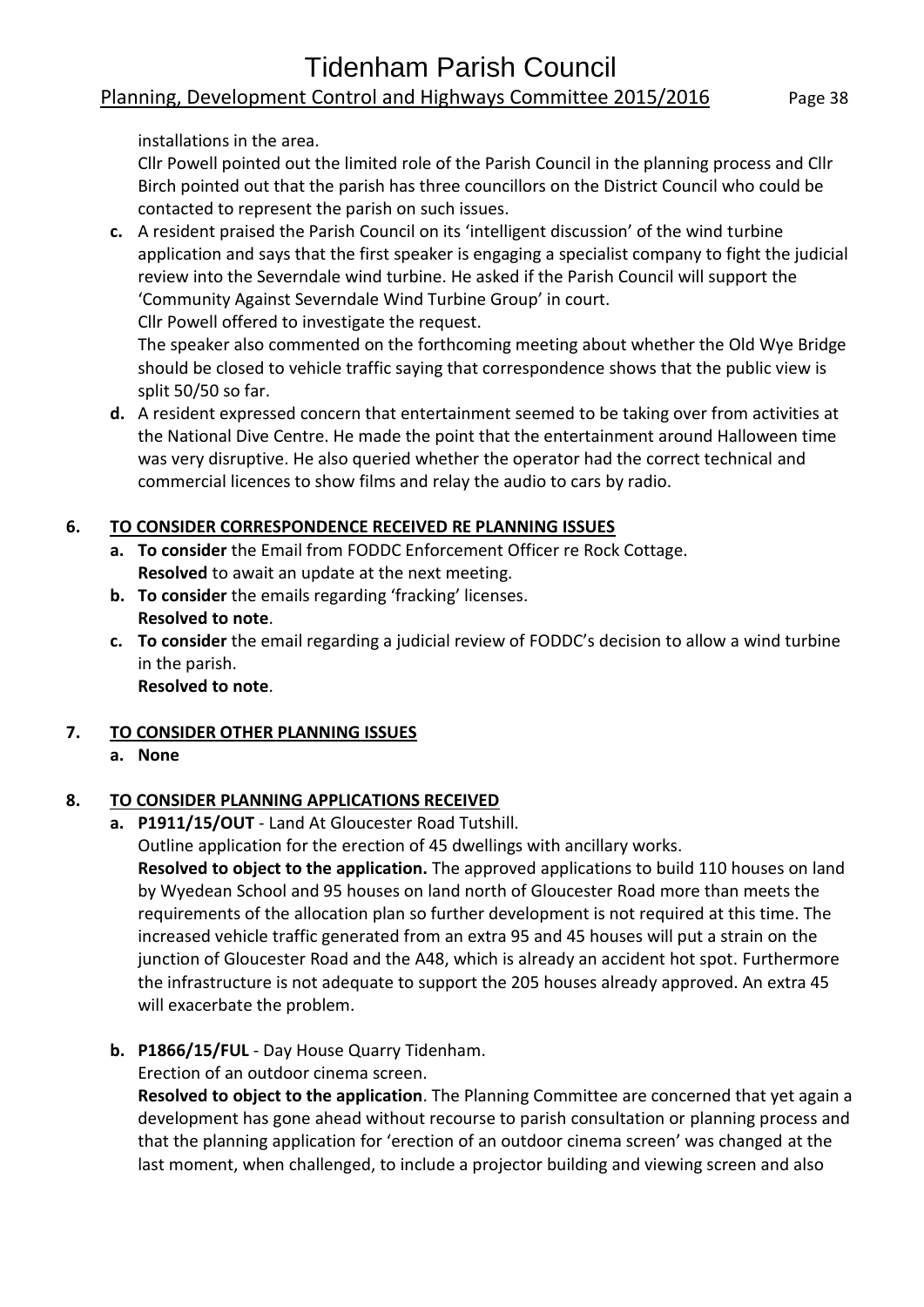acknowledgement that it's a retrospective application.

The planning committee have received reports that when a film is being projected there is a degree of flickering stray light which can be seen by traffic on the A48 and which acts as a distraction. Several members of the public were present at the planning meeting and the following concerns were raised:

- **i.** The National Dive Center seems to be putting more emphasis on entertainment than on dive related activities
- **ii.** It should be confirmed that the venue is licensed to show films
- **iii.** The radio signal used to transmit the sound to cars should be licensed by the proper authority to ensure it doesn't interfere with emergency or other services
- **iv.** If a radio signal is used to relay the sound to the headsets in the viewing stand it also needs to be properly licensed
- **c. P1883/15/FUL** The Village Inn Beachley Road Sedbury. [Erection of two dormer bungalows.](http://publicaccess.fdean.gov.uk/online-applications/applicationDetails.do?activeTab=summary&keyVal=NZC9MVHIJA500&prevPage=inTray)  **Resolved. No objection.**
- **d. P1747/15/FUL** Prospect House Gloucester Road Tutshill. [Proposed two storey rear extension and creation of off road parking.](http://publicaccess.fdean.gov.uk/online-applications/applicationDetails.do?activeTab=summary&keyVal=NY2L84HIJ4M00)  **Resolved. No objection.**
- **e. P0023/16/FUL**  42, The Martins, Tutshill. Conversion of integral garage to form kitchen. Construction of an additional parking space. **Resolved. No objection.**

#### **9. TO NOTE PLANNING DECISIONS TAKEN BY FODDC AND GCC**

#### **LD2 (Certificate of Lawful Development) issued**

**a. P1636/15/LD2** – 56, Beachley Road, Sedbury. Application under Section 192 for creation of a new access and off road parking.

#### **The Following Planning Applications were Refused Permission**

- **b. P1445/15/FUL** 1, Ivy Cottage, Sedbury Lane, Sedbury. Erection of a triple garage/garden store and change of use of quarry land to residential curtilage.
- **c. P1287/15/FUL** Land At Wall Weir Miss Graces Lane Tidenham Chase [Erection of an agricultural shed.](http://publicaccess.fdean.gov.uk/online-applications/applicationDetails.do?activeTab=summary&keyVal=NTOSQOHI0AF00)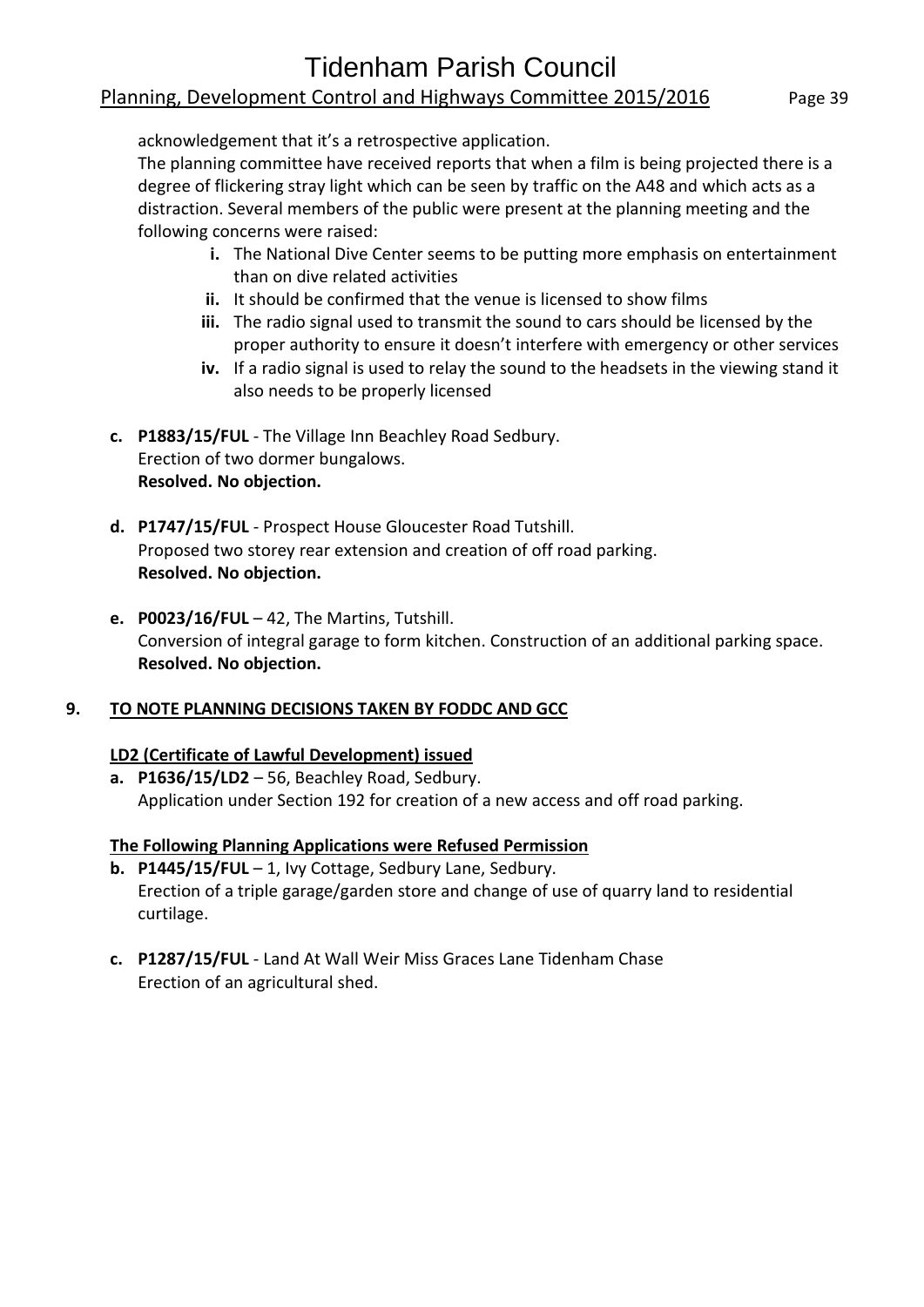# Tidenham Parish Council

#### Planning, Development Control and Highways Committee 2015/2016 Page 40

#### **The Following Planning Applications were Granted Permission**

- **d. P1534/15/FUL** The Haven, Miss Graces Lane. Minor material amendment to planning permission P0696/15/FUL for minor amendments to garage.
- **e. P1473/15/FUL** Jalna, Gloucester Road, Tutshill. Erection of a single storey side extension to form garage.
- **f. P1454/15/FUL** Orchard House, Castle View, Tutshill. Raising of a roof to provide 2 new bedrooms and bathroom to rear of property together with a new single storey extension to provide a new kitchen/dining room.
- **g. P1337/15/FUL** 30, The Martins, Tutshill. Single storey kitchen extension.
- **h. P1393/15/FUL** 10 Castle View Tutshill. [Single storey rear and side extension.](http://publicaccess.fdean.gov.uk/online-applications/applicationDetails.do?activeTab=summary&keyVal=NURON0HIIR500)
- **i. P1789/15/TPO** Piermont Drive Tutshill. [Works to x 1 Weeping Ash tree, x 3 Sycamore trees, x 5 Yew trees, x 1 Holly tree and x 1 Silver](http://publicaccess.fdean.gov.uk/online-applications/applicationDetails.do?activeTab=summary&keyVal=NYDOR1HI01000)  [Birch tree covered by A1 of TPO152 and works to x 1 Walnut tree and x 1 Holm Oak tree](http://publicaccess.fdean.gov.uk/online-applications/applicationDetails.do?activeTab=summary&keyVal=NYDOR1HI01000)  [covered by G1 of TPO152 as described in the application details.](http://publicaccess.fdean.gov.uk/online-applications/applicationDetails.do?activeTab=summary&keyVal=NYDOR1HI01000)
- **j. P1705/15/ADV** Lancaut Nature Reserve Woodcroft. [Advertisement consent to display three non-illuminated interpretation panels.](http://publicaccess.fdean.gov.uk/online-applications/applicationDetails.do?activeTab=summary&keyVal=NXPH6RHI0AF00)
- **k. P0108/15/DISCON** Ty Gwillym Coleford Road Tutshill. [Discharge of conditions \(03\) rebuilding works, \(04\) design of new panels and \(05\) landscaping](http://publicaccess.fdean.gov.uk/online-applications/applicationDetails.do?activeTab=summary&keyVal=NXK20HHI0AF00)  [relating to planning permission P0338/15/FUL for widening of access gates.](http://publicaccess.fdean.gov.uk/online-applications/applicationDetails.do?activeTab=summary&keyVal=NXK20HHI0AF00)
- **l. P1645/15/FUL** Rosemont Gloucester Road Tutshill. [Single storey extension to rear and side of existing two storey dwelling.](http://publicaccess.fdean.gov.uk/online-applications/applicationDetails.do?activeTab=summary&keyVal=NX6YBKHIJ0800)
- **m. P1642/15/FUL** Dalbury Mopla Road Tutshill. [Single storey extension to side of property.](http://publicaccess.fdean.gov.uk/online-applications/applicationDetails.do?activeTab=summary&keyVal=NX6N9VHIJ0400)
- **n. P1629/15/FUL** Chase House The Chase Woolaston. [Conversion of garage and store into granny annexe.](http://publicaccess.fdean.gov.uk/online-applications/applicationDetails.do?activeTab=summary&keyVal=NWZMW1HI0AF00)
- **o. P1610/15/FUL** 12 Loop Road Beachley [Erection of a detached dwelling with ancillary works.](http://publicaccess.fdean.gov.uk/online-applications/applicationDetails.do?activeTab=summary&keyVal=NWTZIBHI0AF00)
- **p. P1393/15/FUL** 10 Castle View Tutshill. [Single storey rear and side extension.](http://publicaccess.fdean.gov.uk/online-applications/applicationDetails.do?activeTab=summary&keyVal=NURON0HIIR500)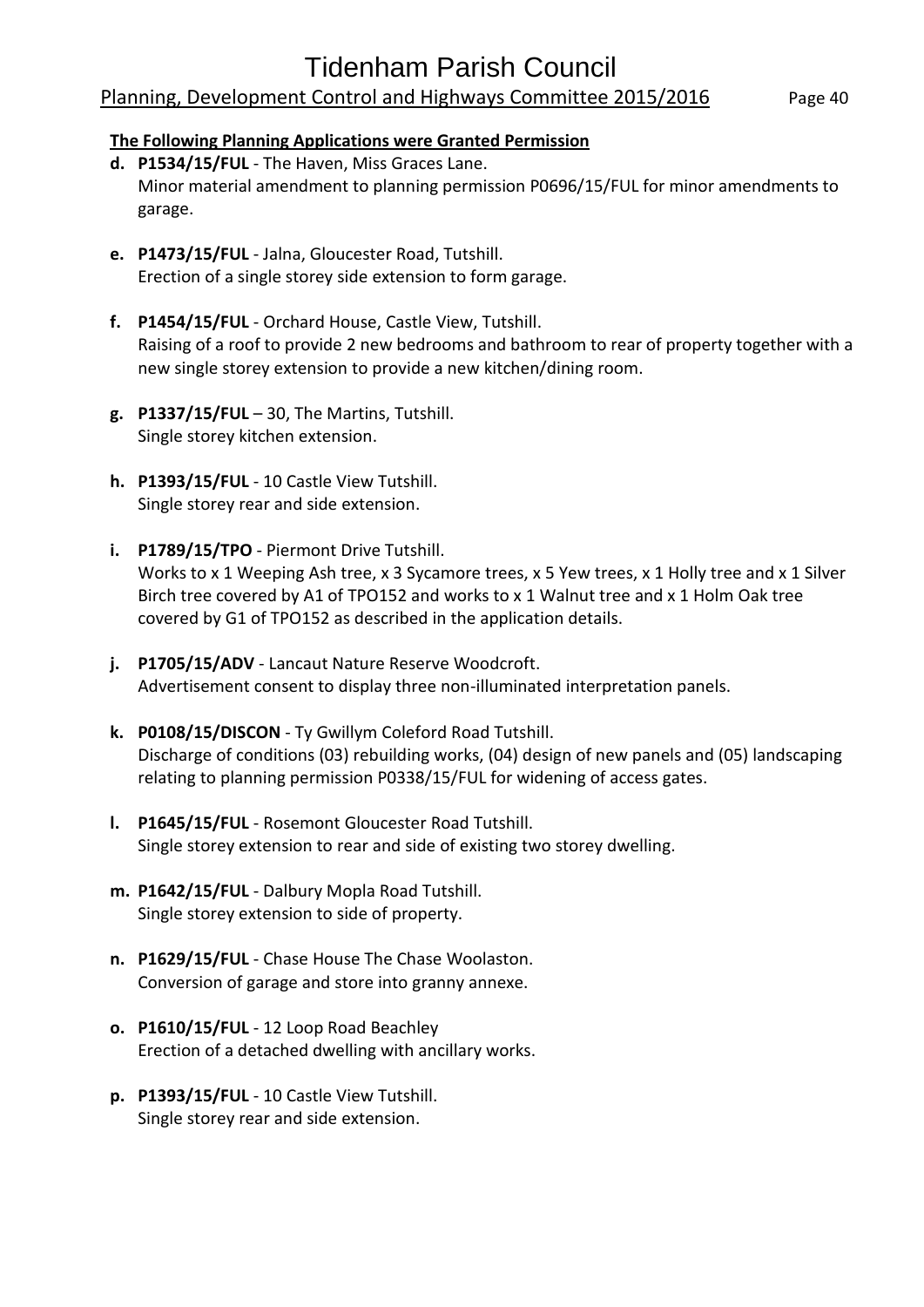## Planning, Development Control and Highways Committee 2015/2016 Page 41

#### **10. TO REPORT ON PLANNING DECISIONS TAKEN UNDER DELEGATED POWERS (s101)**

**a. P1789/15/TPO** - Piermont Drive Tutshill.

Works to x 1 Weeping Ash tree, x 3 Sycamore trees, x 5 Yew trees, x 1 Holly tree and x 1 Silver Birch tree covered by A1 of TPO152 and works to x 1 Walnut tree and x 1 Holm Oak tree covered by G1 of TPO152 as described in the application details. Taken 9<sup>th</sup> Dec 2015 Cllrs Bowie, Ford, Powel, O'Toole. **No objection**

**b. Application for** a license for the Sale of Alcohol at Beachley News, 37 Beachley Road, Sedbury. Note: the Licensing authority was informed of the incorrect address used in the application. **No objection**

#### **11. TO REPORT ON PLANNING ENFORCEMENTS AND APPEAL**

- **a. AP0004/15/REF -** 126 Houses north of Gloucester Rd. **Appeal Allowed – for 95 dwellings**
- **b. AP0031/15/COND**  Little Orchard, Penmoel Lane Woodcroft Chepstow NP16 7LG Revised scheme of P0083/15/FUL for (alterations, and raising of ridge height on existing bungalow to form first floor living accommodation) to include a small, fixed shut and obscure glazed window to first floor bedroom (2) on the proposed West elevation. **Appellant appeal of conditions applied to permission - pending**
- **c. AP0041/15/REF -** 44, Grahamstown Road, Sedbury [Outline application for the erection of a detached dwelling and provision of vehicular access.](http://publicaccess.fdean.gov.uk/online-applications/appealDetails.do?previousCaseType=Property&previousKeyVal=0000EKHILI000&activeTab=summary&previousCaseUprn=100120435629&previousCaseNumber=0000DQHIBU000&keyVal=NXLG9HHI09300) **Appeal Denied**

#### **12. TO CONSIDER CORRESPONDENCE RECEIVED RE HIGHWAY ISSUES**

- **a. To consider** the email from Natalie Lang regarding speeding in Beachley Rd. **Resolved to note.** The Administrative Assistant will liaise with the Clerk to invite PCSO Natalie Lang and the Welfare Officer from Beachley Barracks to a meeting of the full council to discuss the speeding issue along Beachley Road.
- **b. To consider** the email regarding the barriers at the A48 Wye bridge. **Resolved to note.**
- **c. To consider** email regarding road closure. **Resolved to note.**
- **d. To consider** emails about an RTC. **Resolved to note.**

#### **13. TO REPORT ON HIGHWAY ISSUES**

- **a.** Gritting of bus routes. Part of Beachley Road was gritted recently but other bus routes were missed. The Administrative Assistant will follow up with Highways.
- **b.** Roundabout Ormerod Rd. Nature has taken its course and the weed growth has died back naturally.